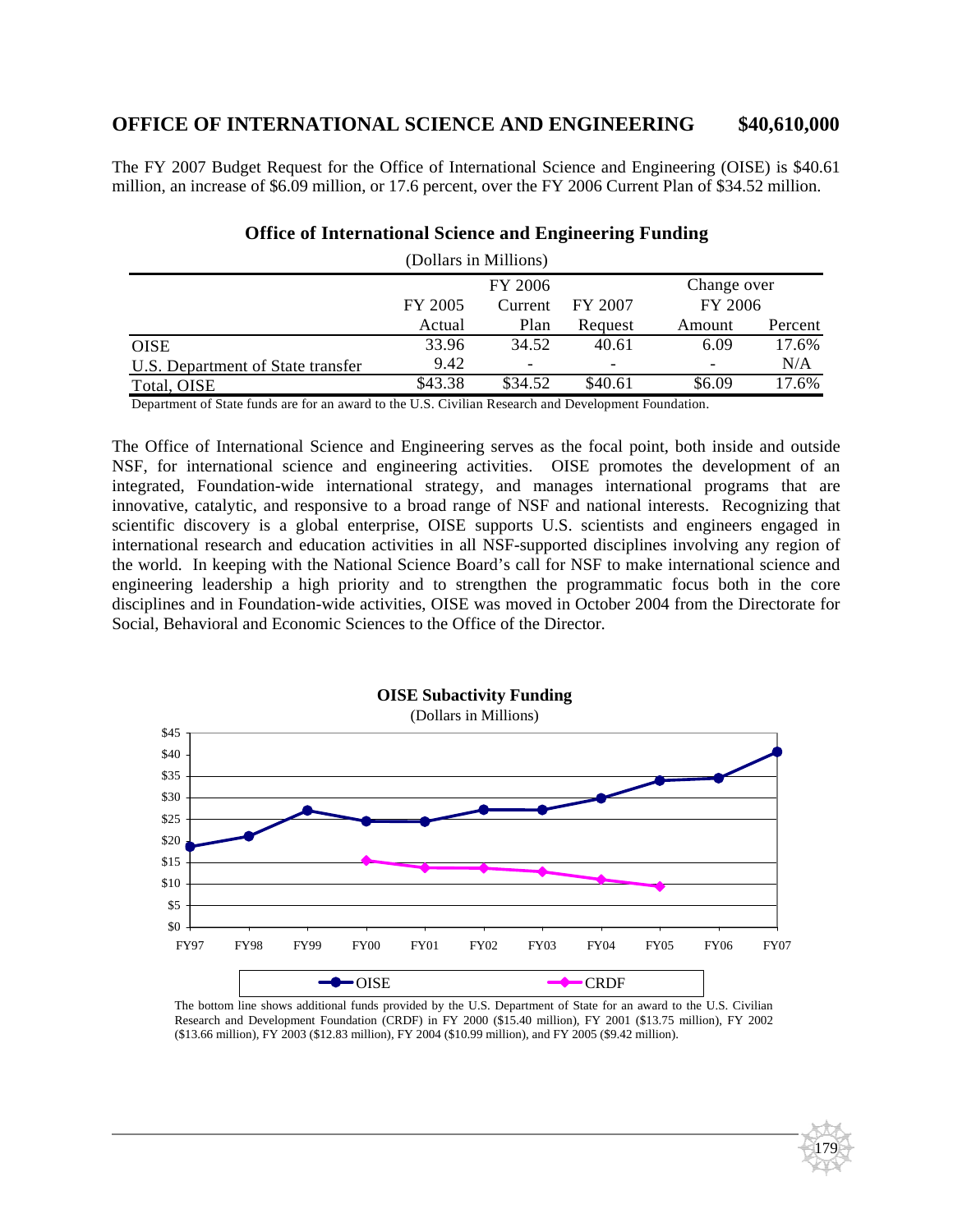### **RELEVANCE**

Science and engineering are international enterprises critical to American competitiveness and security. Bold exploration at the frontiers of science and engineering increasingly requires international partnerships. NSF – as the Nation's principal source of support to U.S. universities for fundamental science, mathematics, and engineering research and education – plays a unique role in leading the worldwide efforts of the U.S. science, engineering, and education communities.

OISE programs and activities are designed to complement and enhance the Foundation's broad research and education portfolio and to overcome barriers involved in international collaboration. America's next generation of scientists and engineers must be able to work effectively in the global arena and marketplace. OISE supports programs that enable students and researchers to experience and engage in international research and educational activities across such areas as cyberinfrastructure, complex biological systems, natural hazards prediction and mitigation, nanotechnology, water resources, and math and science education. The Office carries out its functions by working closely with the other NSF directorates and offices as well as through its own programs. Additionally, OISE manages NSF's offices in Beijing, Paris, and Tokyo that report on and analyze in-country and regional science and technology developments and policies, promote greater collaboration between U.S. and foreign scientists and engineers, liaise with foreign counterpart agencies and research institutes, and facilitate coordination and implementation of NSF research and education programs.

*Summary of OISE-wide Investments (Dollars in Millions)* 

#### **FY 2006 Current Plan, OISE…………………………………………………………......................\$34.52**

Partnerships for International Research and Education  $+\$7.00$ 

In FY 2005 OISE launched a pilot program called *Partnerships for International Research and Education (PIRE).* This program funds innovative, international collaborative projects that link U.S. institutions and researchers at all career levels with top international collaborators to work at the most promising frontiers of new knowledge. With a limit of one submission per Ph.D.-granting U.S. university, roughly half of the 380 eligible institutions submitted proposals. Given the increasing importance of access to the best researchers and facilities around the world for the U.S. scientific and engineering community, OISE will build on the pilot program by soliciting in FY 2007 a new round of Partnership proposals. OISE will fund approximately 14 new Partnership awards representing an investment of \$7.0 million per year for five years. OISE's total FY 2007 budget for PIRE (including continuing grants from the FY 2005 competition and new FY 2007 awards) will be \$9.20 million.

#### International Research Experiences for Students  $+$ \$1.00

A well-trained technical workforce is vital to maintaining U.S. innovation leadership and economic prosperity. To further enable U.S. undergraduate and graduate students to develop hands-on research skills in a global setting, OISE will invest in FY 2007 a total of \$2.0 million in its program *International Research Experiences for Students* – an increase of \$1.0 million over the FY 2006 Current Plan.

#### Other Disciplinary and Interdisciplinary Research  $-$  51.91

180

This reduction offsets OISE's enhanced investment in the Partnerships for International Research and Education program. This decrease in funding will result in fewer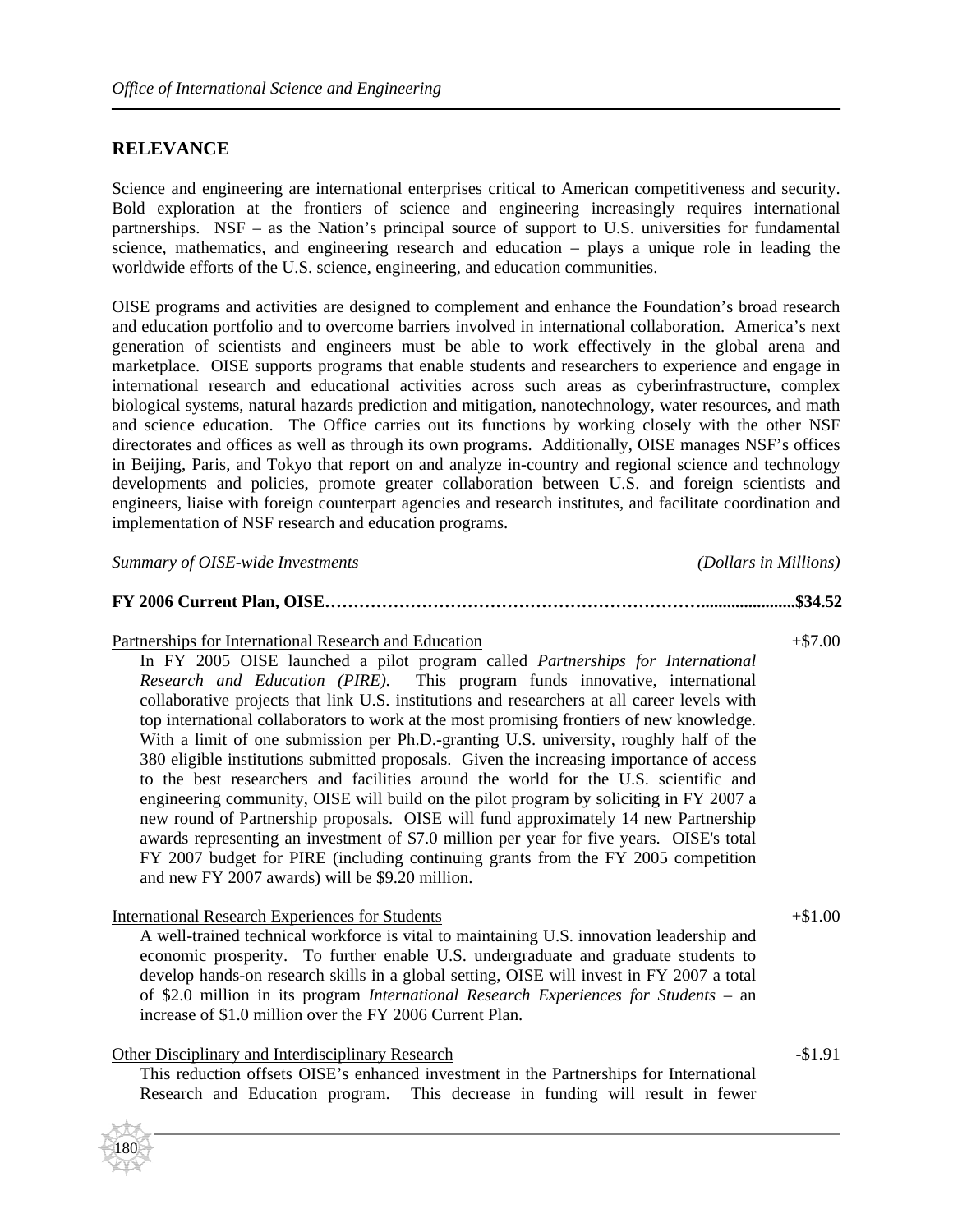workshops, planning visits, and co-funding of activities with other NSF directorates and offices.

| Subtotal, Changes | $+$ \$6.09 |
|-------------------|------------|
|                   |            |

## **FY 2007 Request, OISE…………………………………………………………………………...... \$40.61**

### **OISE Priorities for FY 2007**

During the past several years, OISE has implemented changes to define more clearly its programmatic priorities, to better link OISE to overall NSF goals, and to move toward larger, more innovative, and more competitive awards. OISE's key programmatic themes for FY 2007 are:

- Promoting research excellence through international collaboration; and
- Providing U.S. students, postdoctoral researchers, and junior faculty with international research and education experiences.

These themes reflect the fact that the process of discovery and the scientific/engineering workforce are increasingly global. The United States needs to engage actively in the global research community through collaborative research and must ensure that its young scientists and engineers are capable of operating in an international research environment and a global market.

The OISE portfolio, which is made up of awards to U.S. researchers and institutions, reflects programs managed by OISE and investments made in partnership with other NSF directorates and offices. In general, 55 percent of OISE's programmatic budget is available for new awards and activities. The remaining 45 percent funds awards made in previous years.

Specific emphases in FY 2007 are to:

- Continue major investments to promote research excellence through international collaboration. As noted above, OISE will launch a second program solicitation for the **Partnerships for International Research and Education**. In addition, OISE will fund the third year of the five-year pilot Partnerships program. OISE will partner with other NSF research directorates and offices and foreign research organizations to catalyze polar research in support of the **International Polar Year**. OISE will also invest in **cyberinfrastructure** research in order to enable U.S. scientists and engineers to benefit from leading experts, facilities, and data around the world. Other OISE investments to advance research excellence include: supporting workshops and planning visits to explore and develop collaborations; and co-funding and supplemental funding to highly competitive NSF awards that involve international work.
- Support **international research and education experiences** for U.S. early-career researchers, students, and teachers. This includes: the East Asia and Pacific Summer Institutes for U.S. Graduate Students (EAPSI); the International Research Fellowship Program for postdoctoral researchers; funding for undergraduate and graduate students, postdoctoral researchers, and early-career faculty to engage in international collaborative activities; and opportunities for K-12 students and teachers. For EAPSI, New Zealand will be added as a partner, in addition to existing partnerships with Australia, China, Japan, Korea, and Taiwan.

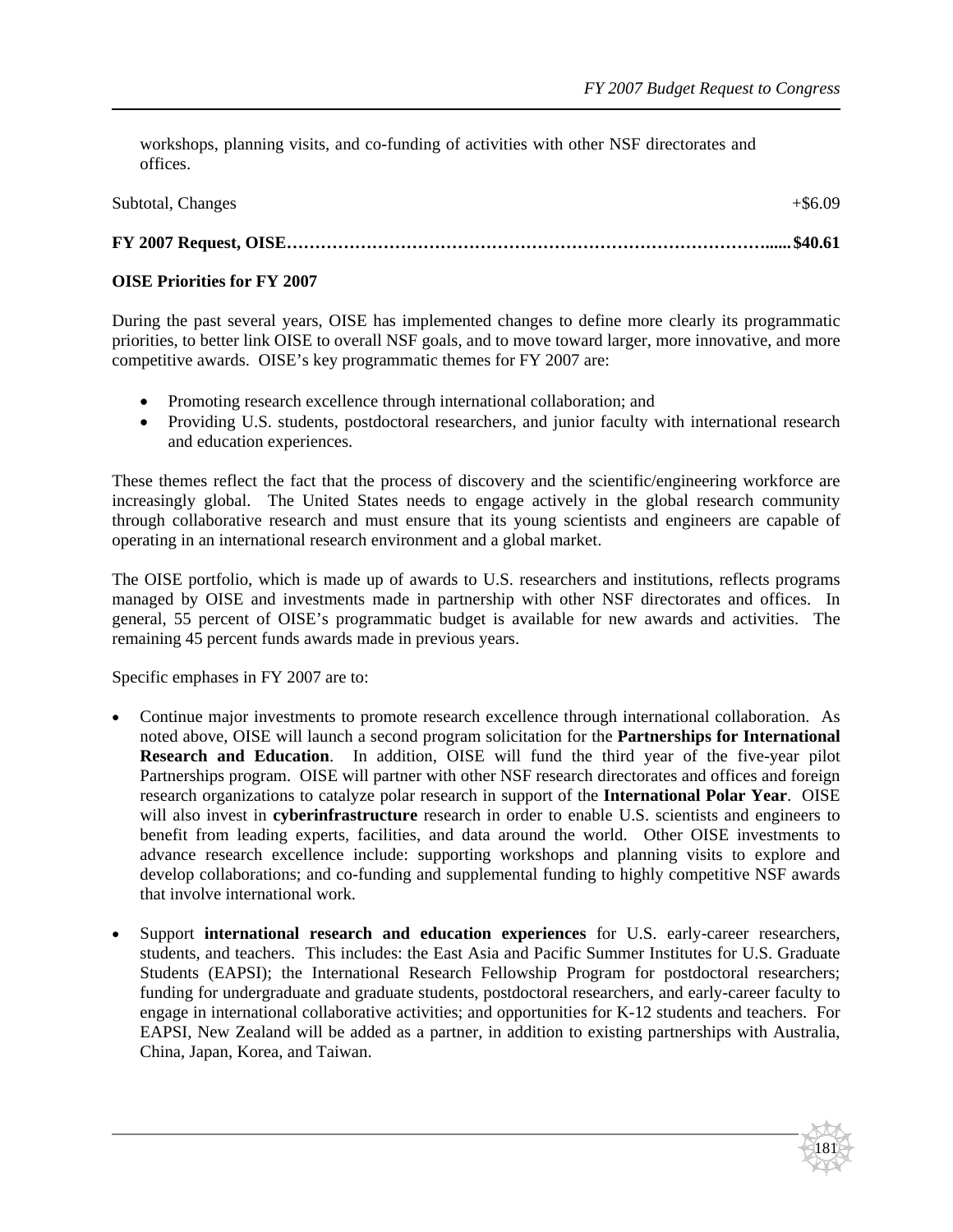- Promote increasing America's science and engineering talent pool by **broadening participation** of women and underrepresented groups in NSF-supported international research and education activities, and of K-12 students and teachers participating in science and engineering activities that have an international dimension.
- Provide U.S. Government support to key **multilateral organizations**, thereby enabling U.S. scientists to participate in these global efforts. Multilateral groups expected to be funded include the Human Frontier Science Program, Global Biodiversity Information Facility, International Council of Science, and International Institute for Applied Systems Analysis.
- Continue efforts to develop greater collaboration with **developing countries**.

#### **NSF-WIDE INVESTMENTS**

182

In FY 2007, OISE will support research and education efforts related to broad, Foundation-wide investments in a number of areas, including NSF's multidisciplinary priority areas and the Administration's interagency R&D priorities.

These investments are based on a highly-focused and strategic framework that simultaneously strengthens core research, enhances interdisciplinary collaborations, promotes the integration of research and education, and collectively benefits the U.S. economy and citizenry. Within OISE, funding will support/contribute to ensuring that U.S. research and education objectives in these important areas benefit from international collaboration. OISE investments focus on innovative, catalytic initiatives, with the understanding that U.S. researchers with established international collaborations will seek funding directly from other NSF directorates/offices. Seeking to be responsive to broad NSF interests, recent OISE investments have supported all NSF-wide investment areas. For all of these, OISE investments support planning visits, workshops, principal-investigator-led collaborative research, international research experiences for U.S. students and postdoctoral researchers, and other catalytic activities.

|                                           | FY 2006 |                          |                 | Change over |           |
|-------------------------------------------|---------|--------------------------|-----------------|-------------|-----------|
|                                           | FY 2005 |                          | Current FY 2007 | FY 2006     |           |
|                                           | Actual  | Plan                     | Request         | Amount      | Percent   |
| Biocomplexity in the Environment          | \$0.71  | \$0.25                   | \$0.13          | $-$ \$0.12  | $-48.0\%$ |
| Cyberinfrastructure                       | 0.22    | 1.00                     | 1.05            | 0.05        | 5.0%      |
| Human and Social Dynamics                 | 0.06    | 0.50                     | 0.50            |             |           |
| International Polar Year                  |         |                          | 0.30            | 0.30        | N/A       |
| <b>Mathematical Sciences</b>              | 0.32    | $\overline{\phantom{a}}$ |                 |             | N/A       |
| National Nanotechnology Initiative        | 0.72    |                          |                 |             | N/A       |
| Networking and Information Technology R&D | 0.38    |                          |                 |             | N/A       |

### **Office of International Science and Engineering NSF-wide Investments** (Dollars in Millions)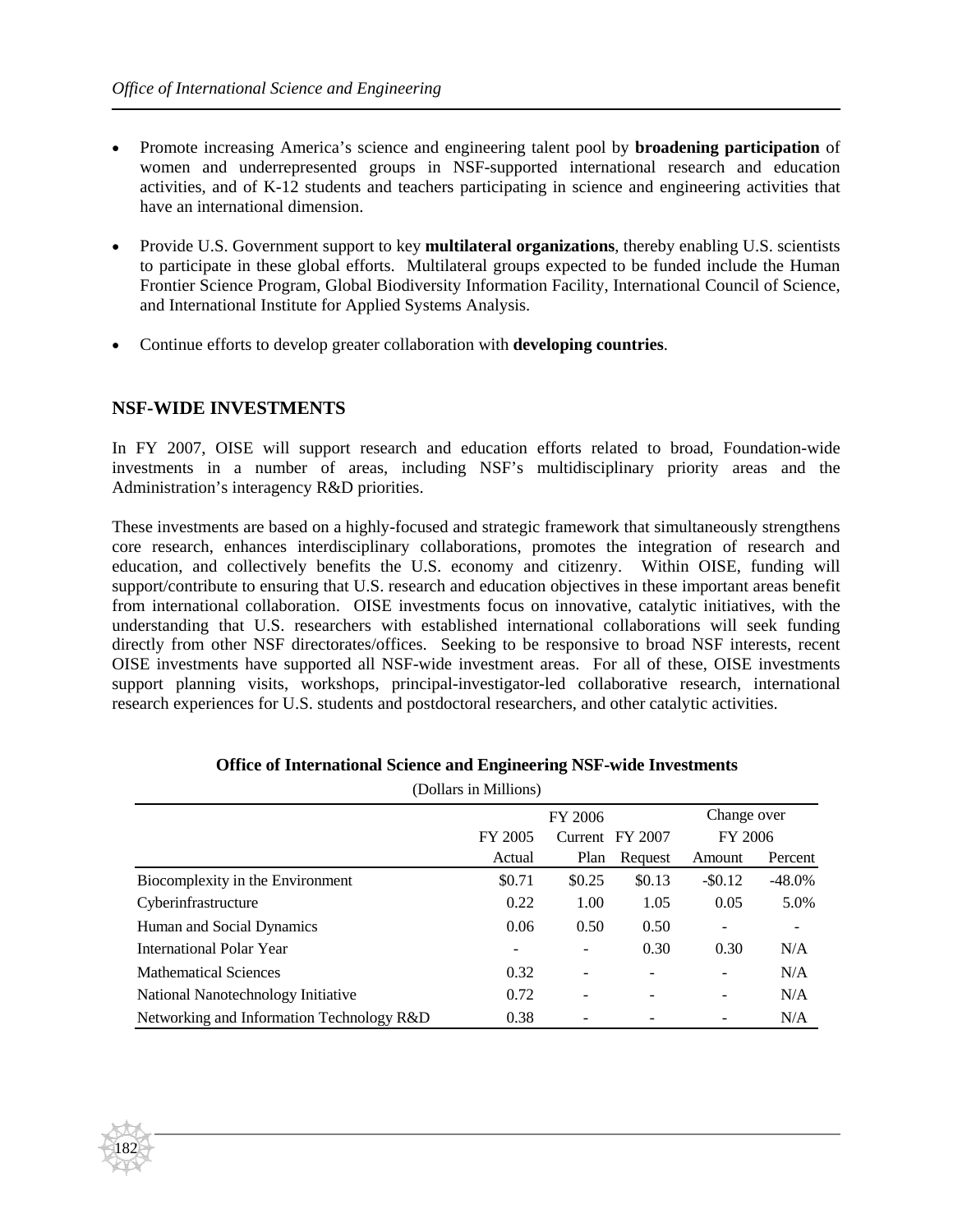183

- Support to Biocomplexity in the Environment will be reduced from \$250,000 to \$130,000.
- OISE will coordinate with directorates and offices across the Foundation to ensure that the international dimensions of **Cyberinfrastructure** are highlighted and developed, and invest \$1.05 million for international collaboration in cyberinfrastructure research and education activities.
- OISE will maintain its funding level of \$500,000 for **Human and Social Dynamics** research where the potential for international collaboration is rapidly expanding.
- OISE will work closely with the Office of Polar Programs and participating directorates to ensure effective international partnering for research and education activities related to the **International Polar Year** (IPY) and will invest \$300,000 for IPY-related programs.
- For **Mathematical Sciences**, OISE will support the initiation/development phases of international collaborations in this priority area if meritorious proposals are received.
- The opportunities and benefits of international collaboration in the areas of **National Nanotechnology** and **Networking and Information Technology Research and Development** have been targeted in the past. OISE support to catalyze new international collaborations in these areas will be considered on the basis of proposals received.

# **QUALITY**

OISE maximizes the quality of research and education activities it supports through the use of a competitive, merit-based review process. Within the existing portfolio, the percentage of funds allocated to projects that undergo merit review was 50 percent in FY 2005 and is estimated at 50 percent in FY 2006 and 60 percent in FY 2007. The majority of projects that did not undergo external review were supplements that added an international dimension to projects already reviewed and funded in NSF disciplinary programs.

To ensure the highest quality in processing and recommending proposals for awards, a Committee of Visitors composed of external experts reviewed OISE in FY 2005 and affirmed the high quality of funded projects, of OISE's program portfolio management, and of OISE's unique enabling role within NSF regarding international activities and issues. These experts assess the integrity and efficiency of proposal review processes and provide a retrospective assessment of the quality of results of OISE's investments.

Additionally, the Advisory Committee for International Science and Engineering, composed of members representing the U.S. research and education community across disciplines, was established in June 2005. The Committee meets twice a year and advises the Office on its programs and the integration of international activities across the Foundation. The Committee includes a balanced representation of women, members of under-represented minorities, and geographic regions.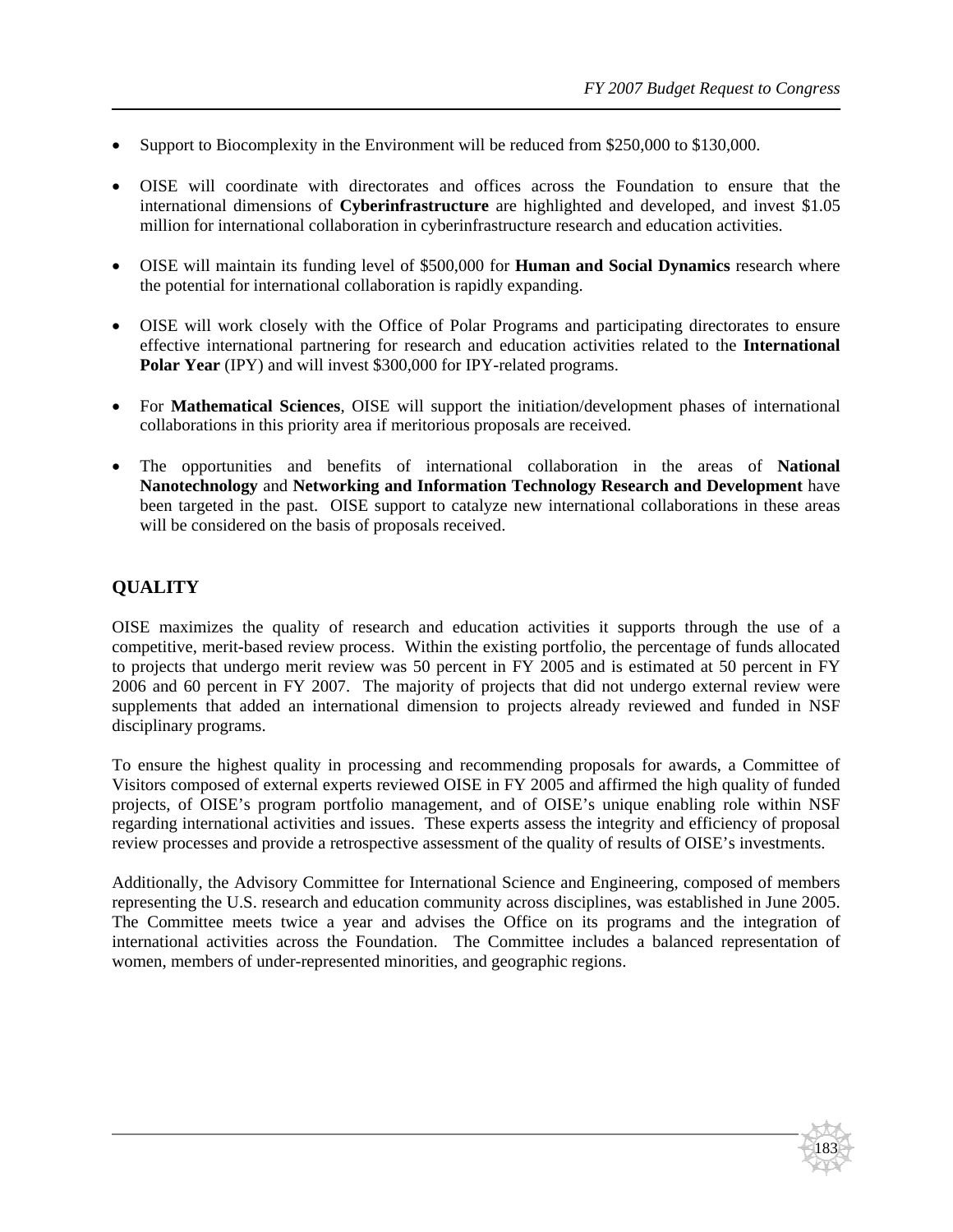# **PERFORMANCE**

NSF's FY 2007 budget is aligned to reflect funding associated with the Foundation's four strategic goals and ten investment categories highlighted in the FY 2003-2008 Strategic Plan. These were designed as a mechanism to better enable assessment of programs and to facilitate budget and performance integration.

### **Office of International Science and Engineering By Strategic Outcome Goal and Investment Category**

|                                        | (Dollars in Millions) |                    |         |                |         |
|----------------------------------------|-----------------------|--------------------|---------|----------------|---------|
|                                        | FY 2006               |                    |         | Change over    |         |
|                                        | FY 2005               | Current<br>FY 2007 |         | FY 2006        |         |
|                                        | Actual                | Plan               |         | Request Amount | Percent |
| <b>Ideas</b>                           |                       |                    |         |                |         |
| Fundamental Science and Engineering    | \$33.22               | \$24.17            | \$29.26 | \$5.09         | 21.1%   |
| <b>Centers Programs</b>                | 0.20                  |                    |         |                | N/A     |
| Capability Enhancement                 |                       |                    |         |                | N/A     |
|                                        | 33.42                 | 24.17              | 29.26   | 5.09           | 21.1%   |
| <b>Tools</b>                           |                       |                    |         |                |         |
| Facilities                             |                       |                    |         |                | N/A     |
| Infrastructure and Instrumentation     |                       |                    |         |                | N/A     |
| Polar Tools, Facilities, and Logistics |                       |                    |         |                | N/A     |
| Federally-Funded R&D Centers           |                       |                    |         |                | N/A     |
|                                        |                       |                    |         |                | N/A     |
| People                                 |                       |                    |         |                |         |
| Individuals                            | 8.66                  | 7.00               | 8.00    | 1.00           | 14.3%   |
| Institutions                           |                       |                    |         |                | N/A     |
| Collaborations                         |                       | 1.00               | 1.00    | ۰              |         |
|                                        | 8.66                  | 8.00               | 9.00    | 1.00           | 12.5%   |
| <b>Organizational Excellence</b>       | 1.31                  | 2.35               | 2.35    |                |         |
| <b>Total, OISE</b>                     | \$43.38               | \$34.52            | \$40.61 | \$6.09         | 17.6%   |

The FY 2005 total for Fundamental Science and Engineering includes \$9.42 million provided to NSF by the U.S. Department of State for an award to the U.S. Civilian Research and Development Foundation.

### **Recent Research Highlights**

► **Wild Capuchin Monkeys Use Tools:** Working in northeastern Brazil, a team of researchers led by University of Georgia psychologist Dorothy Fragaszy has observed the first direct scientific evidence of tool use among a population of wild capuchin monkeys. Such tool use has long been known among chimpanzees in the wild. But this was the first such study of monkeys, and is thus of great importance for a comparative understanding of the cognitive, motor, and social underpinnings of routine tool use.

Co-investigators in the international study are from the Consiglio Nazionale delle Ricerche in Rome, Italy, the University of São Paulo, Brazil, and the Fundacão BioBrasil in Bahia, Brazil. Their work got underway when they heard new reports



Brazilian Capuchin Monkey. Cr*edit: Dorothy Fragaszy Univ. of Georgia*

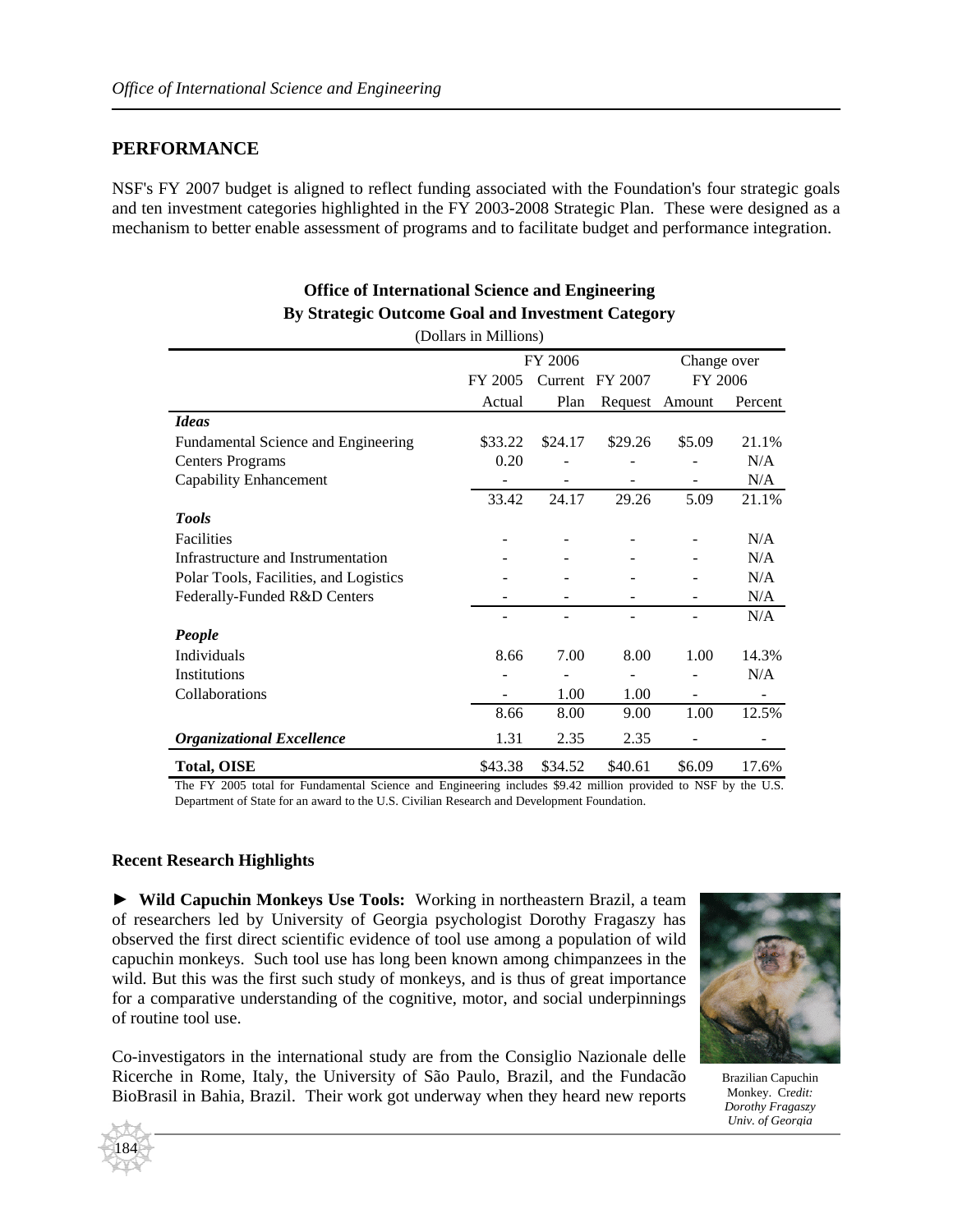of wild capuchin monkey bands in Brazil that routinely use stones to pound open palm nuts. One of the Brazilian researchers had access to two of the sites where these bands lived. The result was the first opportunity to study the spontaneous development of tool use by a whole population of monkeys over a long period of time, in a completely natural setting.

Still, a number of puzzles remain. For example, some of the cracking stones are large, water-smoothed rocks, which are not found in the immediate area. Where do they come from? Have the monkeys transported them over very long distances?



PASI on Materials for Energy Conversion and Environmental Protection. *Credit: R. P. H. Chang, Northwestern* University

► **PASI Program Backs Bright Ideas in Energy Research:** In October 2003, more than 60 graduate students and researchers from academia, government and industry met in Rio de Janeiro to make a cutting-edge plan for research on fuel cells and emissions control technologies. The Energy Conversion and Environmental Protection meeting was sponsored by the Pan-American Advanced Study Institutes (PASI), a program designed to stimulate training and cooperation between students and researchers in North, South, and Central America.

Jointly sponsored by NSF and the Department of Energy, PASI projects encourage an international and interdisciplinary approach to the most pressing research questions across the sciences. A PASI course generally lasts from two to four weeks and can consist of lectures, demonstrations, research seminars or discussions. In Rio,

lecturers served as mentors and made presentations to graduate students representing more than ten countries. Unlike a traditional conference, the PASI courses provided students with a range of opportunities for interactive learning and hands-on experience. In turn, the students identified research questions, drew up collaborative research plans, and prepared joint proposals to seek funding for their projects. This project also contributed to broadening the participation of U.S. students from underrepresented groups as well as giving all U.S. participants a valuable international experience that would make them competitive in the global workforce.

► **Hi-Tech Textiles Repel Germs, Bugs, and Static Electricity!** In a triple whammy against germs, insect pests, and static electricity, scientists from North Carolina State University at Raleigh and the

National Research Center in Cairo, Egypt have developed new fabrics that have antistatic, antimicrobial, and insecticidal properties.

The researchers treated the polypropylene-based fabrics with a special plasma that allowed them to attach synthetic antimicrobial compounds and natural insecticidal agents such as citronella, jasmine and sweet basil. Compared to ordinary fabrics, the new textile showed a 99.9 percent reduction in two common microorganisms, including E. coli, as well as ticks and other larger pests. In the future, the researchers hope to use similar technology in commonly used commercial fabrics made of cotton and wool. Potential applications for the fabrics include athletic apparel, clothing for people working in medical facilities, and protective garments for armed forces personnel.



Antimicrobial and insecticidal fabric. *Credit: Mohamed Bourham, North Carolina State University.*

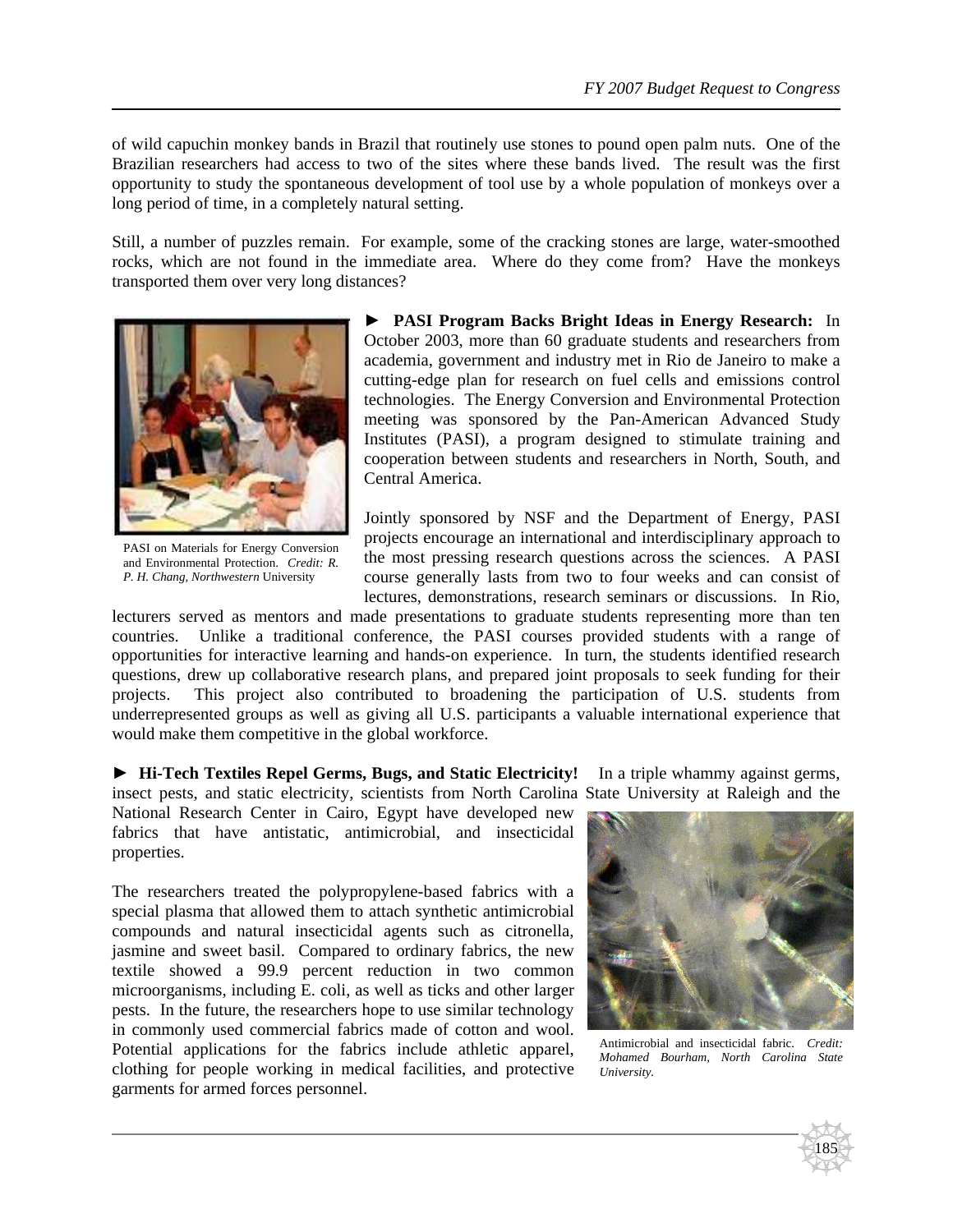**► Thinking Globally for the Cyberinfrastructure Workforce:** In an effort to prepare young researchers for a meaningful place in the modern world of globalization and technological change, the Pacific Rim Undergraduate Experience Program (PRIME) at University of California/San Diego is giving qualified students a chance to participate in international research and cultural experiences.

PRIME is funded by NSF in cooperation with the Pacific Rim Applications and the Grid Middleware Assembly, a consortium involved in the advancement and use of very high-speed computation. During the program's first year, nine American computer science students received support to work with research teams at some of the world's leading institutions in that field – among them, Osaka University's Cybermedia Center in Japan, Taiwan's National Center for High-Performance Computing, and Monash University of Australia. They participated in projects ranging from computer-aided visualization to the remote control of experimental equipment, to distributed computing. In future years, the program will expand in scope even further, branching into research areas such as cardiac physiology and earthquake-prepared engineering.



Nine U.S. students participated in PRIME 2004. *Credit: Peter Arzberger, Univ. of Calif./San Diego*



Aldovandra vesiculosa, an Australian aquatic plant. *Credit: GBIF*

186

**► Information on Global Biodiversity at Your Fingertips:**  February 2004 marked the online debut of the NSF-supported Global Biodiversity Information Facility (GBIF), a digital database of scientific information on worldwide biodiversity. The portal gives access to more than 130 sources of information about the world's natural history collections, herbaria and other databases at the click of a mouse button.

Users can search the database by location, type of organism by scientific or common name, or other observational data and retrieve lists sorted by country. One important goal of the project is to digitize and make available data on organisms – often

collected by researchers from developed countries – originating in developing countries, where such databases are generally scarce. In all, the GBIF provides access to more than 77 million records.

**► Alaska and Russia: Training Grounds for Tomorrow's Volcanologists:** As the role of volcanoes in climate change becomes clearer, and as the growing global population becomes ever more vulnerable to natural catastrophe, NSF is supporting efforts to understand and predict volcanic activity. To that end, John Eichelberger from the University of Alaska and Elena Vesna from Kamchatka State University have led an NSF-sponsored research and training project that brings American and Russian students to sites in Alaska and Russia – including the Kamchatka peninsula, home to the greatest density of volcanoes in the world.



U.S. and Russian collaborators on location. *Credit: John Eichelberger, University of Alaska/Fairbanks*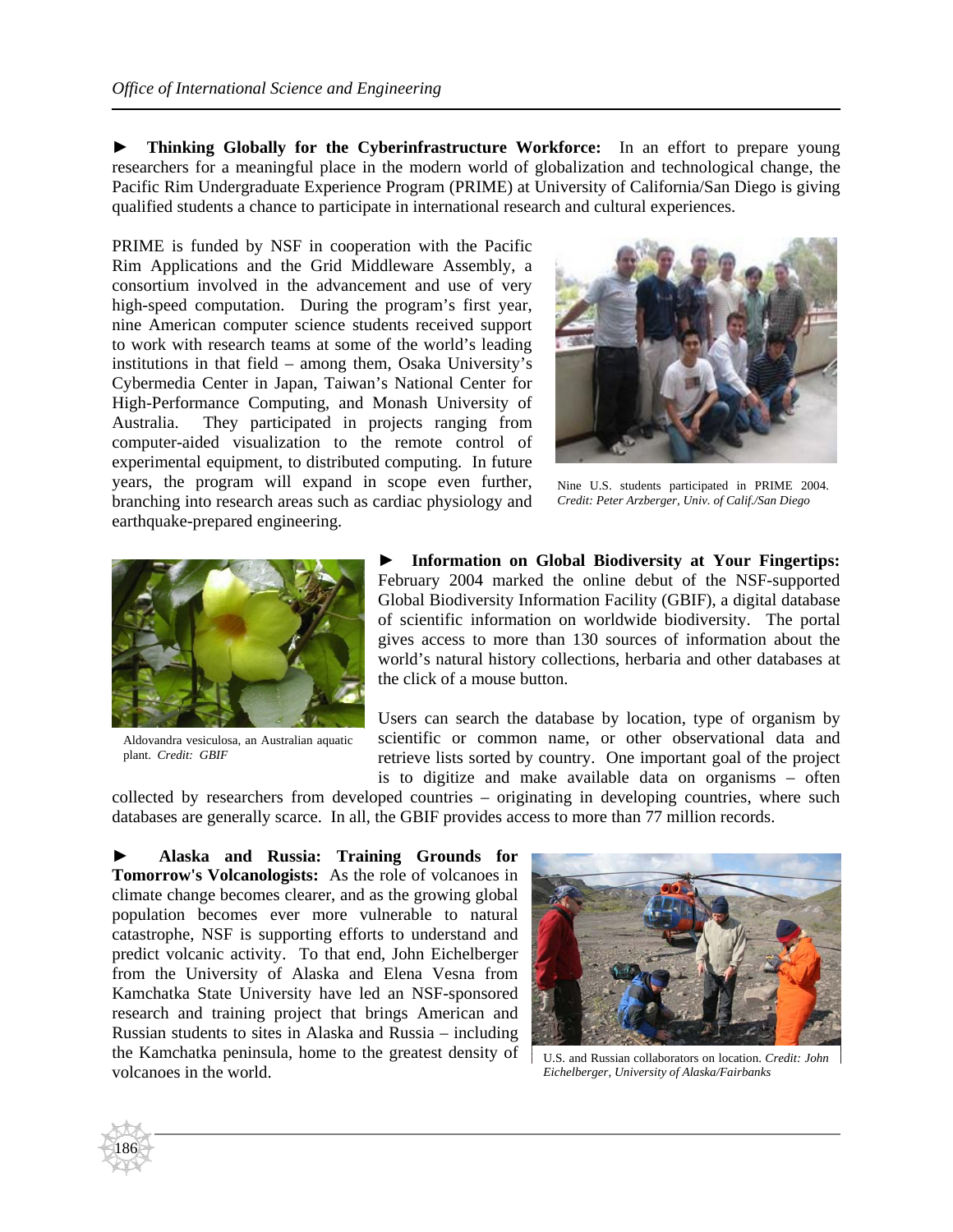187

With students and faculty living together in remote camps and conducting day-long excursions on foot to study volcanic phenomena, the researchers are holding field courses in the region during three separate summers. These courses take advantage of the unparalleled teaching opportunities provided by active volcanism – especially when it comes to dramatizing the fundamentals of physics and chemistry.

#### **Other Performance Indicators**

OISE funding supports a significant number of individuals with a focus on early-career researchers. In FY 2005, awards managed by OISE supported estimated totals of 428 postdoctoral researchers, 601 graduate students, and 116 undergraduates. OISE's East Asia and Pacific Summer Institutes program alone placed 152 U.S. graduate students in research projects in Australia, China, Japan, Korea and Taiwan, while the Office's International Research Fellowship Program supported the research activities of 30 postdoctoral fellows from 15 states in 14 countries around the world. The table below shows the number of individuals supported through research awards where stipend and salaries are provided.

| FY 2005<br>Estimate | FY 2006<br>Estimate | FY 2007<br>Estimate |
|---------------------|---------------------|---------------------|
| 110                 | 115                 | 110                 |
| 25                  | 25                  | 35                  |
| 35                  | 35                  | 55                  |
| 120                 | 125                 | 185                 |
| 50                  | 56                  | 90                  |
| 340                 | 356                 | 475                 |
|                     |                     |                     |

# **Number of People Involved in OISE Activities**1/

 $1/$  This table shows salary and stipend support awards only.

The funding rate for competitive awards in FY 2007 is estimated to decrease, chiefly due to plans to increase award size.

| <b>OISE Funding Profile</b> |                     |                     |  |  |  |
|-----------------------------|---------------------|---------------------|--|--|--|
| FY 2005<br>Estimate         | FY 2006<br>Estimate | FY 2007<br>Estimate |  |  |  |
|                             |                     |                     |  |  |  |
| 335                         | 330                 | 320                 |  |  |  |
| 41%                         | 45%                 | 40%                 |  |  |  |
|                             |                     |                     |  |  |  |
| 71                          | 70                  | 85                  |  |  |  |
| 13%                         | 20%                 | 20%                 |  |  |  |
| \$14,996                    | \$25,000            | \$30,000            |  |  |  |
| \$90,980                    | \$50,000            | \$100,000           |  |  |  |
| 2.4                         | 2.4                 | 2.6                 |  |  |  |
|                             |                     |                     |  |  |  |